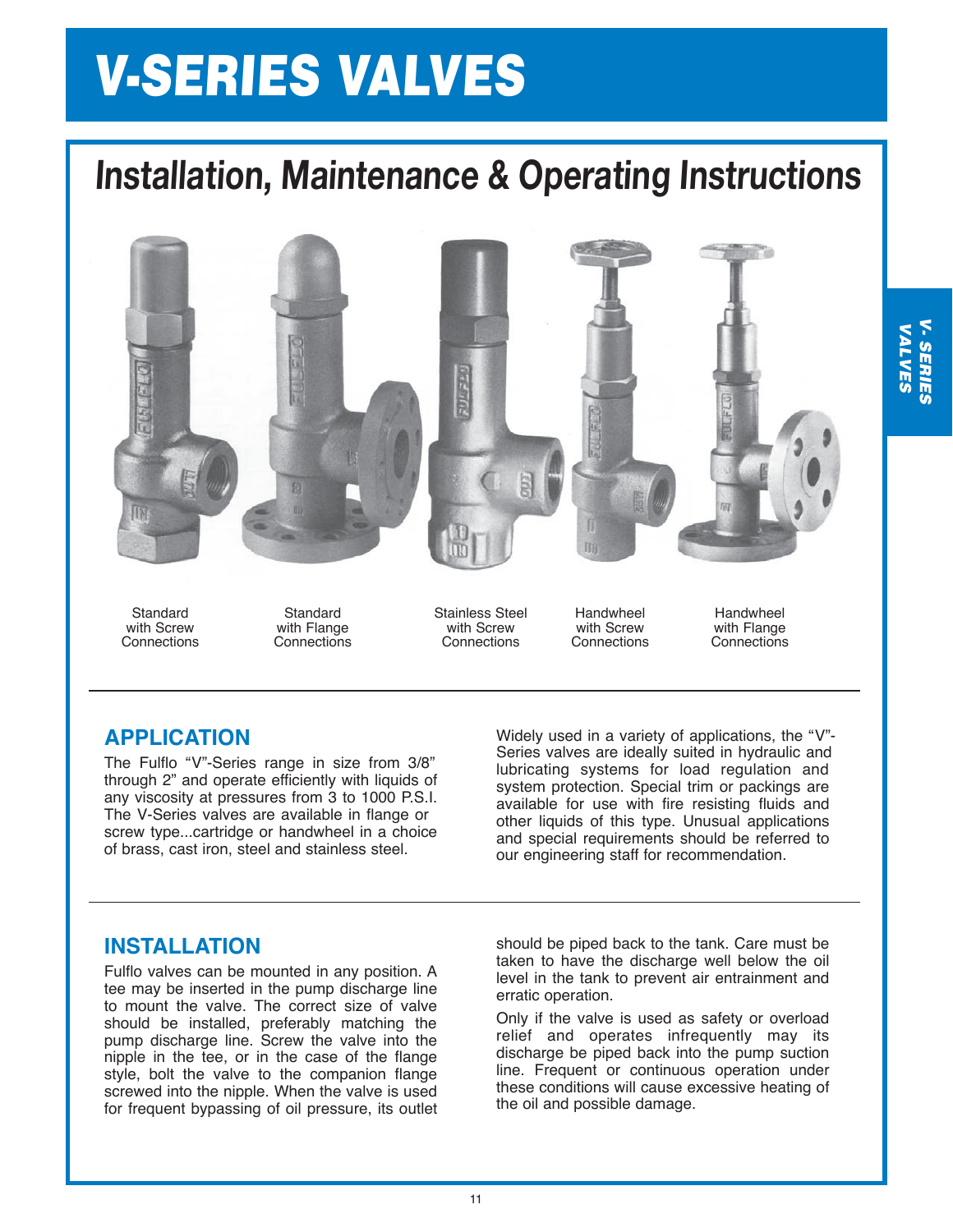#### **SETTING VALVES**

Valves may be set with a hydraulic hand pump for cracking pressure. If a test stand is available, valve should be connected to the discharge header with the pump bypass open, and the bypass gradually closed until the desired pressure registers on the gauge. Adjust valve adjusting screw until valve slightly bleeds at the set bypass pressure and lock adjusting screw.

Fulflo valves are not designed to be positive shut-off, and will pass a minimal amount of leakage before the set pressure. If a valve is required to bypass a given amount of fluid at a given pressure, a test stand having a flow meter in the pump discharge line must be available. With a valve adiusted for cracking pressure as above, continue closing bypass until the required flow registers on the flow meter and observe pressure. Readjust pressure, if necessary, to obtain desired pressure at desired flow.

### **MAINTENANCE**

Fulflo valves provide reliable "chatter-free" operation when the system is free of abrasives and foreign matter. Continuous filtration of the liquid used is strongly recommended.

### **TYPICAL DISASSEMBLY OF STANDARD TYPE VALVE**



To dismantle valve for inspection or cleaning:

- 1. Remove cap "B"
- 2. Remove O-Ring "E"
- 3. Remove lock nut "F"
- 4. Remove adjusting screw "C"
- 5. Remove retainer "D"
- 6. Remove spring "G"
- 7. Remove piston "I"
- 8. Remove stop ring "H" (Not Recommended) (Special tooling is required to install new stop ring.)

Inspect valve bore and piston for wear and scoring. Replace broken or damaged parts. Clean all parts thoroughly and re-assemble by reversing the above procedure.

### **TYPICAL DISASSEMBLY OF HANDWHEEL TYPE VALVE**



To dismantle the valve for inspection or cleaning:

- 1. Release spring tension by backing off handwheel as far as it will go.
- 2. Remove lock nut "A" or set screw and take off handwheel "B"
- 3. Remove lock nut "D"
- 4. Unscrew and remove gland "E"
- 5. Unscrew and remove bonnet "F"
- 6. Remove O-Ring "H"
- 7. Remove adjusting screw "C" (turn clockwise and pull out from bottom of bonnet "F")
- 8. Remove O-ring packing "G"
- 9. Remove spring "J"
- 10. Remove piston "K"
- 11. Remove stop ring "L" (Not Recommended)

(Special tooling is required to install new stop ring.)

Inspect valve bore and piston for wear or scoring. Replace broken or damaged parts. Clean all parts thoroughly and re-assemble by reversing the above procedure.

12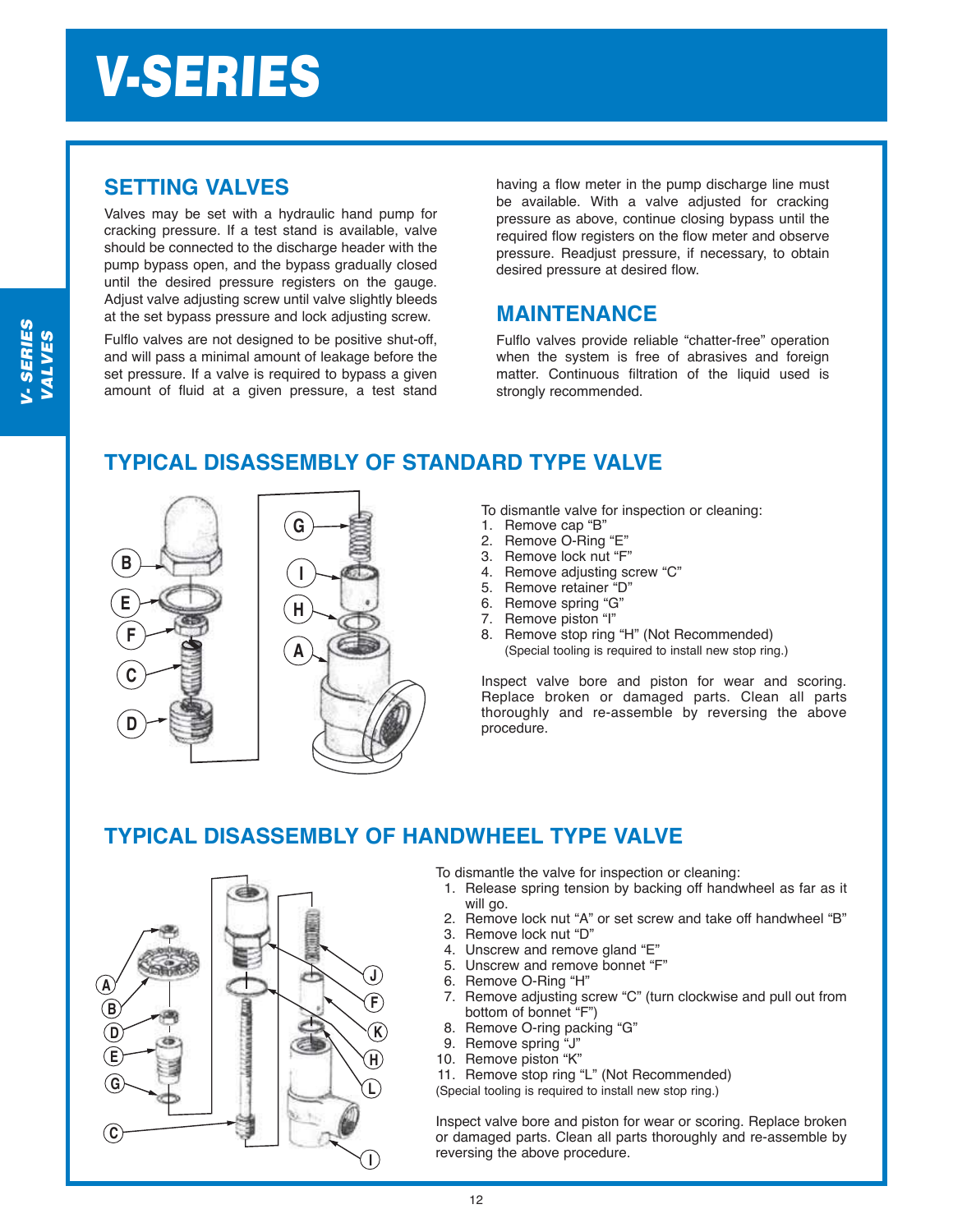# V-SERIES

| <b>ASSEMBLY NUMBER IDENTIFICATION CHART</b> |                                        |                                                                       |                                                                                                                                                               |  |  |  |  |  |  |  |  |
|---------------------------------------------|----------------------------------------|-----------------------------------------------------------------------|---------------------------------------------------------------------------------------------------------------------------------------------------------------|--|--|--|--|--|--|--|--|
| Symbol No.                                  | Designation                            | Code                                                                  | Description                                                                                                                                                   |  |  |  |  |  |  |  |  |
| 1                                           | <b>Style</b>                           | None<br>н                                                             | <b>Standard Model</b><br>Handwheel Model                                                                                                                      |  |  |  |  |  |  |  |  |
| 2                                           | <b>Series</b>                          | V                                                                     |                                                                                                                                                               |  |  |  |  |  |  |  |  |
| 3                                           | Material                               | J<br>B<br>S<br>SS                                                     | Cast iron<br><b>Brass</b><br>Steel<br>Stainless Steel (300 Series Stainless)                                                                                  |  |  |  |  |  |  |  |  |
| $\overline{\mathbf{4}}$                     | Connections                            | None<br>F                                                             | <b>Screw Connections</b><br>Flange Connections 300# Flange Class Standard (250# Flange Class - Cast Iron Standard)                                            |  |  |  |  |  |  |  |  |
| 5                                           | <b>Size</b>                            | $-2$<br>$-3$<br>$-4$<br>$-5$<br>$-7$<br>$-8$                          | 3/8"<br>$\frac{1}{2}$<br>$\frac{1}{2}$<br>1"<br>$1^{1}/4$ "<br>$1^{1}/2$<br>2"                                                                                |  |  |  |  |  |  |  |  |
| 6,7,8                                       | <b>ASA</b><br>Flange<br>Rating         | None<br>$-150$<br>$-600$                                              | 300# Flange Standard (no designation required)                                                                                                                |  |  |  |  |  |  |  |  |
| 9                                           | Flange<br>Style<br>150# & 600#<br>Only | A<br>B<br>C<br>Ď                                                      | Raised Face, Staggered Bolt Centers<br>Smooth Face, Staggered Bolt Centers<br>Raised Face, Bolts on Valve Centerline<br>Smooth Face, Bolts on Valve Centerine |  |  |  |  |  |  |  |  |
| 10                                          | O-Ring<br>Material                     | $\mathsf R$<br><b>RV</b><br>RS<br>RT<br>RA<br><b>EPR</b><br><b>RN</b> | Buna (standard)<br>Viton<br>Silicone<br>Teflon<br>Aflas<br>Ethylene Propylene<br>Neoprene                                                                     |  |  |  |  |  |  |  |  |
| 11                                          | Options                                | <b>SP</b><br>P                                                        | Steel Parts (used on cast iron only)<br>Panel Mount on Handwheel Series                                                                                       |  |  |  |  |  |  |  |  |
| 12                                          | Piston<br>Material                     | /HS<br>/SS<br>/3SS                                                    | <b>Hardened Steel</b><br>416 Stainless Steel<br>303 Stainless Steel<br>(For Stainless Valves Only)                                                            |  |  |  |  |  |  |  |  |
| 13                                          | Spring                                 | /AS<br>/US<br>/WS<br>/XS<br>/YS<br>IZS                                |                                                                                                                                                               |  |  |  |  |  |  |  |  |
| 14                                          | Setting                                |                                                                       | <b>Desired Set Pressure</b>                                                                                                                                   |  |  |  |  |  |  |  |  |

#### **EXAMPLES:**

| <b>V.I-5RVSP/HS/WS</b> |  |  |                      | <b>V.IF-5R/HS/WS</b> |  |  |  | <b>VJF-5-150AR/HS/WS</b> |        |     |        |  |  |  |  |             |  |                                                                                                                                                                                                                 |     |     |
|------------------------|--|--|----------------------|----------------------|--|--|--|--------------------------|--------|-----|--------|--|--|--|--|-------------|--|-----------------------------------------------------------------------------------------------------------------------------------------------------------------------------------------------------------------|-----|-----|
|                        |  |  | -5 RV SP /HS /WS IIV |                      |  |  |  |                          | F -5 R | /HS | WS IIV |  |  |  |  | F -5 -150 A |  |                                                                                                                                                                                                                 | /HS | /WS |
|                        |  |  |                      |                      |  |  |  |                          |        |     |        |  |  |  |  |             |  | Series Cast Iron 1" Viton O-Ring Steel Parts H.S. Piston WS Spring   Series Cast Iron Flanged 1" Buna O-Ring H.S. Piston WS Spring   Series Cast Iron Flanged 1" Rating Style Buna O-Ring H.S. Piston WS Spring |     |     |

#### **STANDARD PRESSURE RANGE CHART**

| Valve       | Valve                 | <b>SPRING PRESSURE AND IDENTIFICATION NO.</b> |      |               |      |     |                 |           |             |          |      |                |      |                  |      |                 |             |
|-------------|-----------------------|-----------------------------------------------|------|---------------|------|-----|-----------------|-----------|-------------|----------|------|----------------|------|------------------|------|-----------------|-------------|
| Pipe        | Flange<br><b>Size</b> | <b>BLACK-AS</b>                               |      | <b>RED-US</b> |      |     | <b>GREEN-WS</b> | YELLOW-XS |             | WHITE-YS |      | <b>BLUE-ZS</b> |      | <b>PURPLE-TS</b> |      | <b>BROWN-RS</b> |             |
| <b>Size</b> |                       | Low                                           | High | Low           | High | Low | High            | Low       | <b>High</b> | Low      | High | Low            | High | Low              | High | Low             | <b>High</b> |
| 3/8"        |                       | 3                                             | 10   |               | 35   | 30  | 100             | 60        | 175         | 150      | 350  | 300            | 500  | 400              | 600  | 550             | 750         |
| 1/2"        |                       | 3                                             | 10   |               | 35   | 30  | 100             | 60        | 175         | 150      | 350  | 300            | 500  | 400              | 600  | 550             | 750         |
| 3/4"        |                       | 3                                             | 10   |               | 35   | 30  | 100             | 60        | 175         | 150      | 350  | 300            | 500  |                  |      |                 |             |
| $-1, 22$    | $+1$                  | 3                                             | 10   |               | 35   | 30  | 100             | 60        | 175         | 150      | 350  | 300            | 500  |                  |      |                 |             |
| $1^{1}/4$ " | $1^{1}/4$ "           | 3                                             | 10   |               | 35   | 30  | 100             | 60        | 175         | 150      | 350  | 300            | 500  |                  |      |                 |             |
| $1^{1}/2$ " | $1^{1}/2$ "           | 3                                             | 10   |               | 35   | 30  | 100             | 60        | 175         | 150      | 350  | 300            | 500  |                  |      |                 |             |
| 2"          | 2"                    | 3                                             | 10   |               | 35   | 30  | 100             | 60        | 175         | 150      | 350  | 250            | 600  |                  |      |                 |             |
|             |                       |                                               |      |               |      |     |                 |           |             |          |      |                |      |                  |      |                 |             |

+/-1-5 PSI ON ALL SPRING RANGES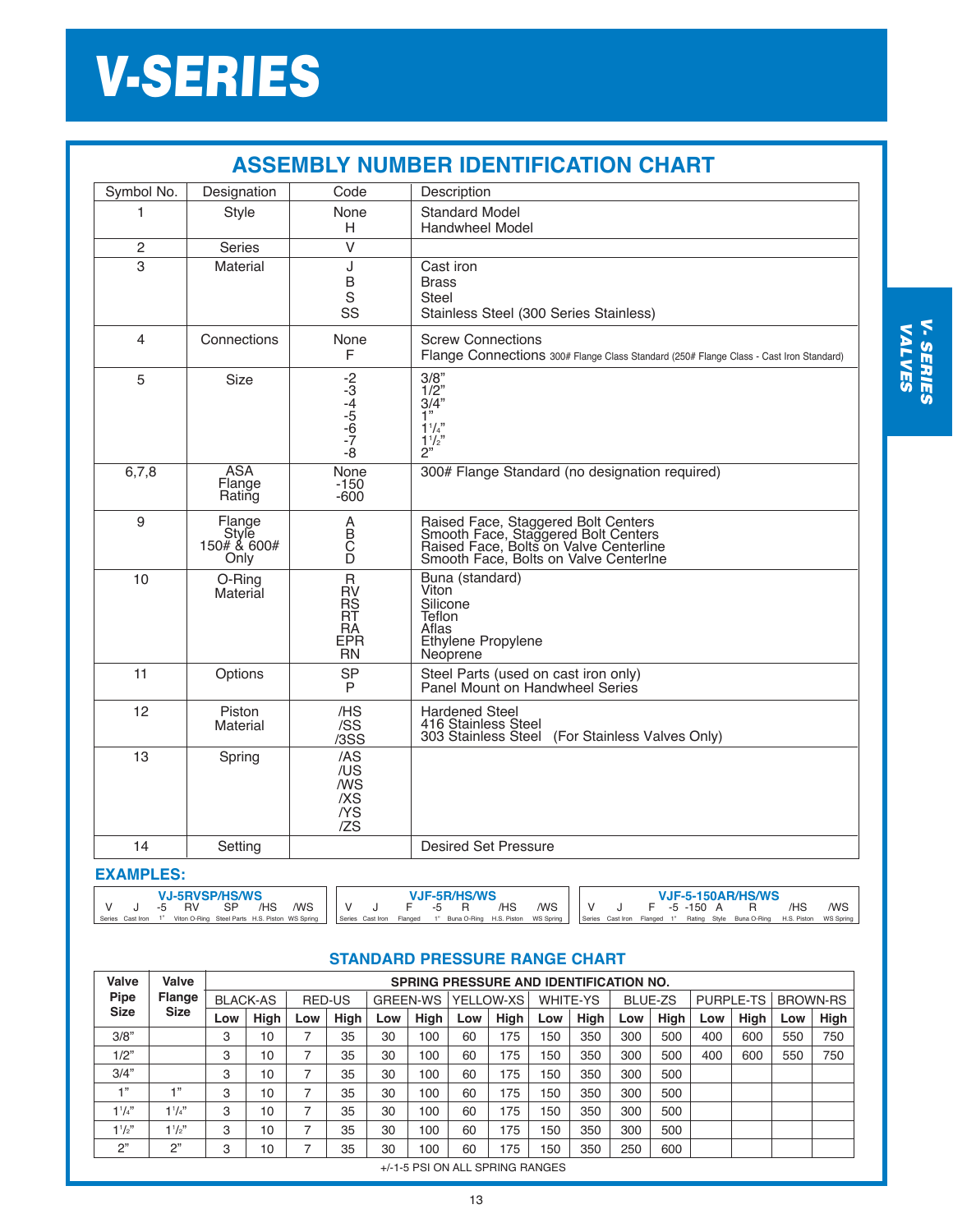VB **Brass**

### **DIMENSIONS**





| Valve       | <b>DIMENSIONS IN INCHES</b> |                |                |                |  |  |  |  |  |  |
|-------------|-----------------------------|----------------|----------------|----------------|--|--|--|--|--|--|
| <b>Size</b> | AA                          | BB             | cc             | <b>DD</b> REF  |  |  |  |  |  |  |
| 3/8"        | $5^{11}/_{32}$              | $1\frac{3}{8}$ | $1\frac{3}{8}$ | $1^{3}/_{8}$   |  |  |  |  |  |  |
| 1/2"        | $6^{3}/_{16}$               | $1^{11}/_{16}$ | $1^{7}/_{16}$  | $1^{7}/_{16}$  |  |  |  |  |  |  |
| 3/4"        | $6^{15}/_{16}$              | $1^{15}/_{16}$ | $1^{13}/_{16}$ | $1^{11}/_{16}$ |  |  |  |  |  |  |
| 1"          | $8^{7}/_{32}$               | $2^{9}/_{32}$  | $2^{9}/32$     | $2^{1}/_{16}$  |  |  |  |  |  |  |
| $1^{1}/4$ " | $9\%$ <sub>16</sub>         | $2^{9}/_{16}$  | $2^{9}/_{16}$  | $2^{1/2}$      |  |  |  |  |  |  |
| 11/2"       | $11^{1}/_{16}$              | $2^{11}/_{16}$ | $2^{11}/_{16}$ | $2^{7}/3$      |  |  |  |  |  |  |
| 2"          | 13                          | 3              | 3              | $3^{1}/4$      |  |  |  |  |  |  |

### **PARTS LIST**

| SYM.         | <b>NAME</b>                      | <b>MODEL</b>                                                               | <b>VALVE SIZE</b>                     |                                       |                                          |                                      |                                      |                                      |                                      |  |  |  |
|--------------|----------------------------------|----------------------------------------------------------------------------|---------------------------------------|---------------------------------------|------------------------------------------|--------------------------------------|--------------------------------------|--------------------------------------|--------------------------------------|--|--|--|
|              |                                  |                                                                            | $3/8$ "                               | $1/2$ "                               | 3/4"                                     | 1"                                   | 11/4"                                | 11/2"                                | 2"                                   |  |  |  |
| A            | <b>BODY</b>                      | VJ, VJ-SP<br><b>VB</b><br>VS<br><b>VSS</b>                                 | 200<br>$200 - B$<br>$200-S$<br>200-SS | 300<br>300-B<br>300-S<br>300-SS       | 400<br>400-B<br>$400-S$<br>400-SS        | 500<br>500-B<br>500-S<br>500-SS      | 600<br>600-B<br>600-S<br>600-SS      | 700<br>700-B<br>700-S<br>700-SS      | 800<br>800-B<br>800-S<br>800-SS      |  |  |  |
| B            | CAP<br>(O-RING SEAL)             | VJ, VJ-SP<br><b>VB</b><br>VS<br><b>VSS</b>                                 | 201-SR<br>201-BR<br>201-SR<br>201-SSR | 301-SR<br>301-BR<br>301-SR<br>301-SSR | $401 - R$<br>401-BR<br>401-SR<br>401-SSR | 501-R<br>501-BR<br>501-SR<br>501-SSR | 601-R<br>601-BR<br>601-SR<br>601-SSR | 701-R<br>701-BR<br>701-SR<br>701-SSR | 801-R<br>801-BR<br>801-SR<br>801-SSR |  |  |  |
| $\mathsf{C}$ | <b>ADJUSTING</b><br><b>SCREW</b> | VJ, VB<br>VS, VJ-SP<br>VSS                                                 | $202-B$<br>$202-S$<br>202-SS          | $302-B$<br>302-S<br>302-SS            | 402-B<br>402-S<br>402-SS                 | 502-B<br>502-S<br>502-SS             | 602-B<br>602-S<br>602-SS             | 702-B<br>702-S<br>702-SS             | 802-B<br>802-S<br>802-SS             |  |  |  |
| D            | <b>RETAINER</b>                  | VJ, VB<br>VS, VJ-SP<br><b>VSS</b>                                          | 203-B<br>$203-S$<br>203-SS            | 303-B<br>$303-S$<br>303-SS            | 403-B<br>403-S<br>403-SS                 | 503-B<br>503-S<br>503-SS             | 603-B<br>603-S<br>603-SS             | 703-B<br>703-S<br>703-SS             | 803-B<br>803-S<br>803-SS             |  |  |  |
| E            | O-RING +                         | VJ, VJ-SP, VB, VS<br><b>VSS</b>                                            | $204 -$ *<br>204-RT                   | $304 -$ *<br>304-RT                   | $404 -$ *<br>404-RT                      | $504 -$ *<br>504-RT                  | $604 -$ *<br>604-RT                  | $704 -$ *<br>704-RT                  | $804 -$ *<br>804-RT                  |  |  |  |
| F            | <b>LOCK NUT</b>                  | VJ, VJ-SP, VS, VB<br><b>VSS</b>                                            | 205-S<br>205-SS                       | 305-S<br>305-SS                       | 405-S<br>405-SS                          | $505-S$<br>505-SS                    | 605-S<br>605-SS                      | 705-S<br>705-SS                      | 805-S<br>805-SS                      |  |  |  |
| G            | SPRING +                         | <b>ALL MODELS</b>                                                          | $207 -$ **                            | $307 -$ **                            | $407 -$ **                               | $507 -$ **                           | $607 -$ **                           | $707 -$ **                           | 807-**                               |  |  |  |
| H            | <b>STOP RING</b>                 | VJ, VB<br>VS, VJ-SP<br><b>VSS</b>                                          | 208-B<br>208-S<br>208-SS              | 308-B<br>308-S<br>308-SS              | 408-B<br>408-S<br>408-SS                 | 508-B<br>508-S<br>508-SS             | 608-B<br>608-S<br>608-SS             | 708-B<br>708-S<br>708-SS             | 808-B<br>808-S<br>808-SS             |  |  |  |
| $\mathsf{L}$ | PISTON +                         | <b>HARDENED STEEL</b><br><b>416 STAINLESS STEEL</b><br>303 STAINLESS STEEL | 206<br>206-A<br>206-SS                | 306<br>306-A<br>306-SS                | 406<br>406-A<br>406-SS                   | 506<br>506-A<br>506-SS               | 606<br>606-A<br>606-SS               | 706<br>706-A<br>706-SS               | 806<br>806-A<br>806-SS               |  |  |  |
| B            | CAP<br>(GASKET SEAL)             | VJ, VJ-SP<br><b>VB</b><br><b>VS</b>                                        | $201-S$<br>$201 - B$<br>$201-S$       | $301-S$<br>$301-B$<br>$301-S$         | 401<br>401-B<br>$401-S$                  | 501<br>$501-B$<br>$501-S$            | 601<br>601-B<br>601-S                | 701<br>701-B<br>$701-S$              | 801<br>801-B<br>801-S                |  |  |  |
| E            | GASKET +                         | VJ, VB<br>VS, VJ-SP                                                        | 204<br>$204-S$                        | 304<br>$304-S$                        | 404<br>404-S                             | 504<br>504-S                         | 604<br>604-S                         | 704<br>704-S                         | 804<br>804-S                         |  |  |  |

\* See o-ring selection chart

\*\* See spring pressure chart

t Recommended spare parts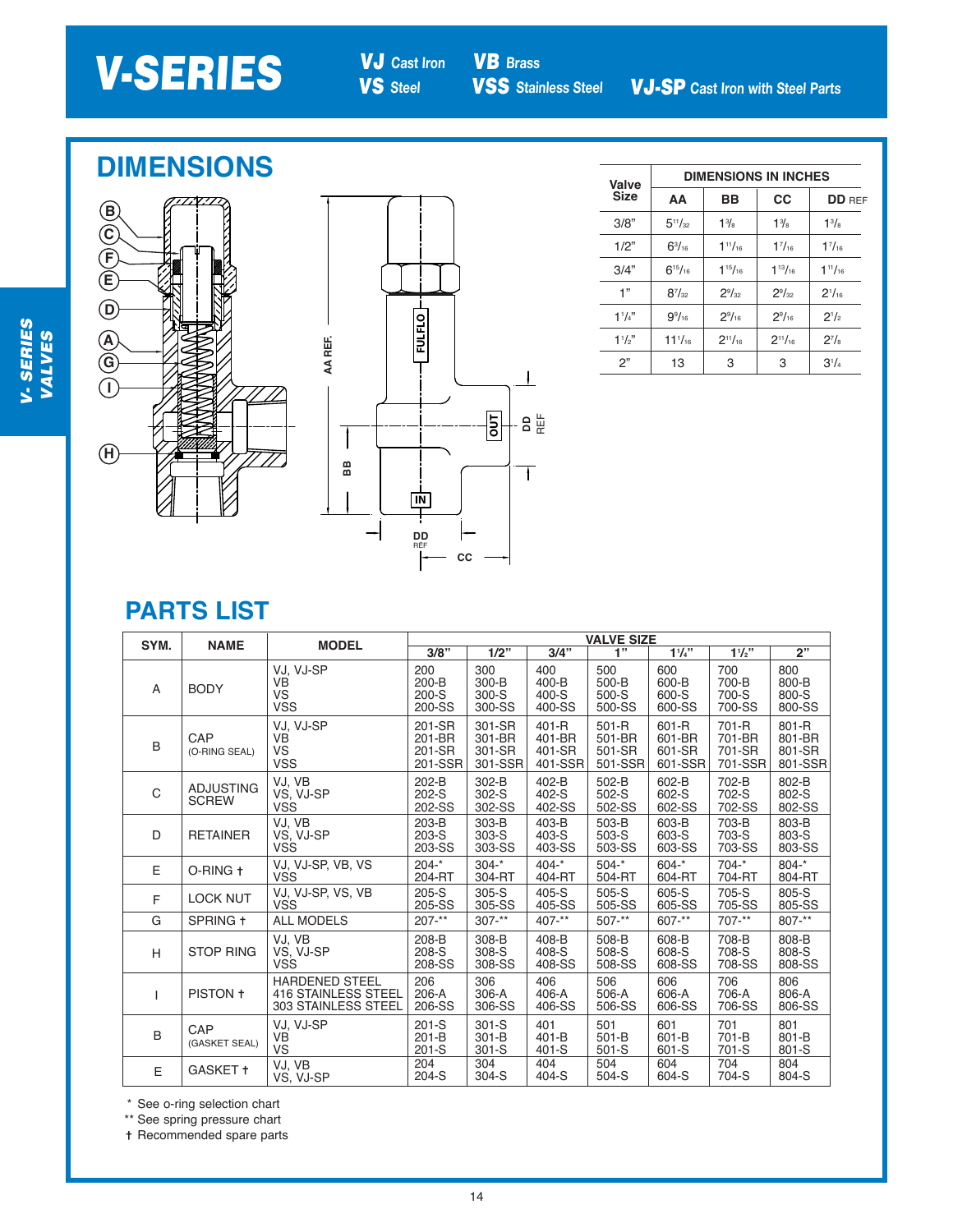# **V-SERIES** VJF Cast Iron

VBF **Brass**

VSF **Steel**

## **DIMENSIONS**

**DIMENSIONS IN INCHES**









 $22^{1/z}$ 45  $22^{1/2}$ 

**FOR 2" VALVE ONLY**

### **PARTS LIST**

| SYM.         | <b>NAME</b>                      | <b>MODEL</b>                                                               | <b>VALVE SIZE</b>                    |                                      |                                      |                                      |  |  |  |  |
|--------------|----------------------------------|----------------------------------------------------------------------------|--------------------------------------|--------------------------------------|--------------------------------------|--------------------------------------|--|--|--|--|
|              |                                  |                                                                            | $\overline{1}$                       | $1\frac{1}{4}$                       | $1^{1}/2$ "                          | 2"                                   |  |  |  |  |
| A            | <b>BODY</b>                      | VJF, VJF-SP<br><b>VBF</b><br><b>VSF</b><br><b>VSSF</b>                     | 500-F<br>500-BF<br>500-SF<br>500-SSF | 600-F<br>600-BF<br>600-SF<br>600-SSF | 700-F<br>700-BF<br>700-SF<br>700-SSF | 800-F<br>800-BF<br>800-SF<br>800-SSF |  |  |  |  |
| B            | CAP<br>(O-RING SEAL)             | VJF. VJF-SP<br><b>VBF</b><br><b>VSF</b><br><b>VSSF</b>                     | 501-R<br>501-BR<br>501-SR<br>501-SSR | 601-R<br>601-BR<br>601-SR<br>601-SSR | 701-R<br>701-BR<br>701-SR<br>701-SSR | 801-R<br>801-BR<br>801-SR<br>801-SSR |  |  |  |  |
| $\mathsf{C}$ | <b>ADJUSTING</b><br><b>SCREW</b> | VJF. VBF<br>VSF, VJF-SP<br><b>VSSF</b>                                     | 502-B<br>$502-S$<br>502-SS           | 602-B<br>602-S<br>602-SS             | 702-B<br>702-S<br>702-SS             | 802-B<br>802-S<br>802-SS             |  |  |  |  |
| D            | <b>RETAINER</b>                  | VJF. VBF<br>VSF, VJF-SP<br><b>VSSF</b>                                     | 503-B<br>$503-S$<br>503-SS           | 603-B<br>603-S<br>603-SS             | 703-B<br>703-S<br>703-SS             | 803-B<br>803-S<br>803-SS             |  |  |  |  |
| E            | O-RING +                         | VJF, VJF-SP<br>VBF, VSF<br><b>VSSF</b>                                     | $504*$<br>$504 -$ *<br>504-RT        | 604*<br>$604 -$ *<br>604-RT          | 704*<br>$704 -$ *<br>704-RT          | 804*<br>$804 - *$<br>804-RT          |  |  |  |  |
| F            | <b>LOCK NUT</b>                  | VJF. VJF-SP<br>VSF, VBF<br><b>VSSF</b>                                     | $505-S$<br>505-S<br>505-SS           | $605-S$<br>605-S<br>605-SS           | 705-S<br>705-S<br>705-SS             | 805-S<br>805-S<br>805-SS             |  |  |  |  |
| G            | SPRING +                         | <b>ALL MODELS</b>                                                          | $507 -$ **                           | $607 -$ **                           | 707-**                               | $807 -$ **                           |  |  |  |  |
| H            | <b>STOP RING</b>                 | VJF. VBF<br>VJF-SP, VSF<br><b>VSSF</b>                                     | 508-B<br>508-S<br>508-SS             | 608-B<br>608-S<br>608-SS             | 708-B<br>708-S<br>708-SS             | 808-B<br>808-S<br>808-SS             |  |  |  |  |
| T            | PISTON +                         | <b>HARDENED STEEL</b><br><b>416 STAINLESS STEEL</b><br>303 STAINLESS STEEL | 506<br>506-A<br>506-SS               | 606<br>606-A<br>606-SS               | 706<br>706-A<br>706-SS               | 806<br>806-A<br>806-SS               |  |  |  |  |
| B            | CAP<br>(GASKET SEAL)             | VJF, VJF-SP<br><b>VBF</b><br><b>VSF</b>                                    | 501<br>$501-B$<br>$501-S$            | 601<br>601-B<br>601-S                | 701<br>701-B<br>701-S                | 801<br>801-B<br>801-S                |  |  |  |  |
| E            | GASKET +                         | VJF, VBF<br>VJF-SP, VSF                                                    | 504<br>504-S                         | 604<br>604-S                         | 704<br>704-S                         | 804<br>804-S                         |  |  |  |  |

\* See o-ring selection chart

\*\* See spring pressure chart

t Recommended spare parts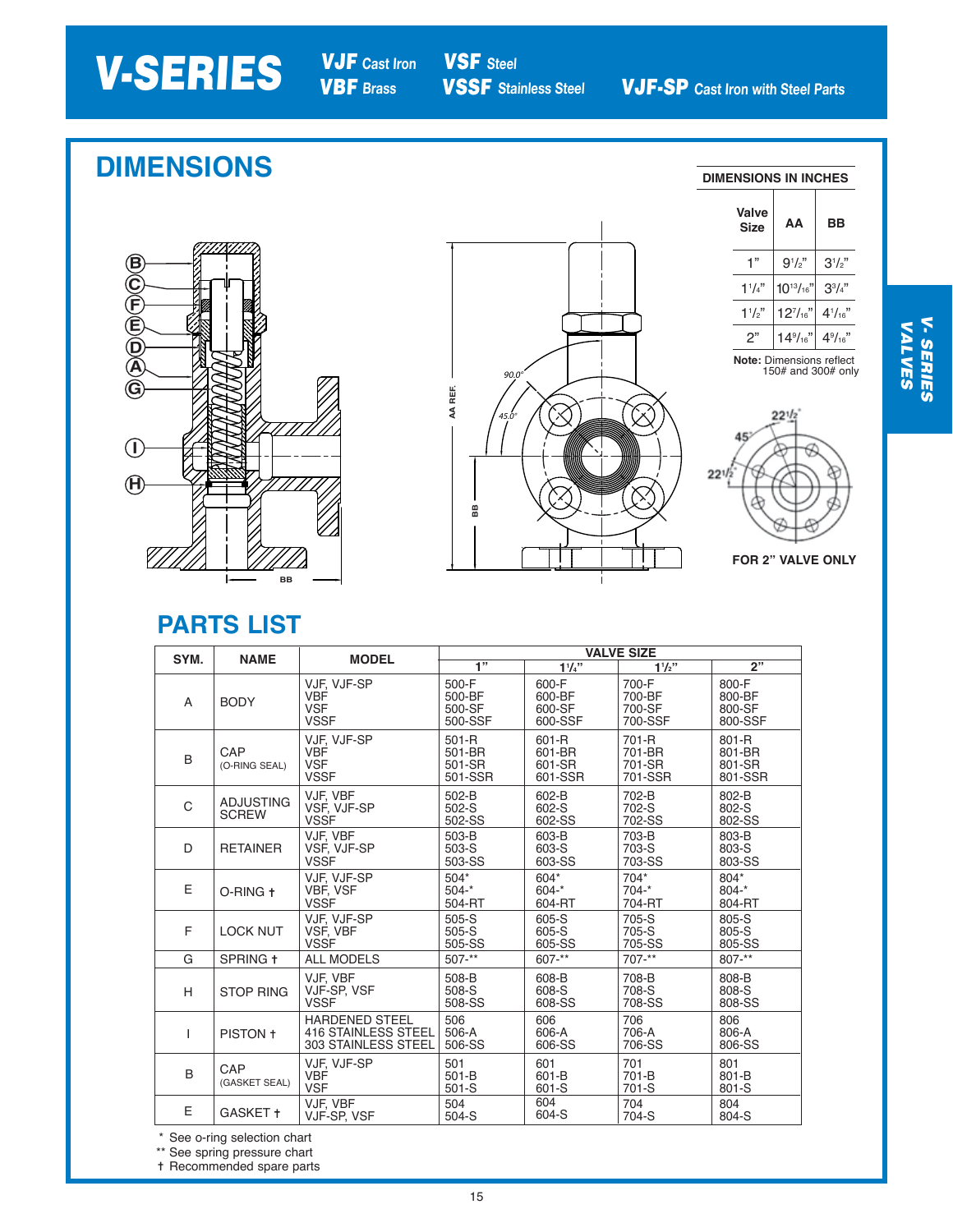# V-SERIES

HVJ **Cast Iron** HVS **Steel** HVB **BRASS**

**DD IN**

 $\mathsf I$ 

**CC** REF. **DD**

HVS-P **Steel** HVSS-P **Stainless Steel**

**DIMENSIONS A Valve Size**  $\overline{\text{C}}$ **B A** 3/8" **C C** 1/2" **D D** 3/4" **E**  $\widecheck{\mathsf{F}}$ 1" **F** C<br>(q)<br>( AA MAXIMUM REF. **EE THD. DIA. AA MAXIMUM REF.** 1 1 /4" **G M**  $\widetilde{\mathsf{H}}$ 1 1  $/2$ " **H FULFLO** 2" **J I I FCCFULFLO J K K PIPE SIZE**  $\mathbf{I}$ **OUT PIPE SIZE REF**  $\stackrel{.}{\phantom{\!.}}$ **OUT CC PANEL MOUNT L BB L**

**PIPE SIZE**

**PIPE SIZE**

| Valve       | <b>DIMENSIONS IN INCHES</b> |                 |                |                 |              |  |  |  |  |  |  |
|-------------|-----------------------------|-----------------|----------------|-----------------|--------------|--|--|--|--|--|--|
| <b>Size</b> | AA                          | ВB              | <b>CC</b>      | DD              | EE           |  |  |  |  |  |  |
| 3/8"        | $8^{1}/_{8}$                | $1^{3}/_{8}$    | $1^{3}/_{8}$   | $1^{3}/_{8}$    | 7/8          |  |  |  |  |  |  |
| 1/2"        | $9^{5}/8$                   | $1^{11}/_{16}$  | $1^{7}/_{16}$  | $1^{7}/_{16}$   | $1^{1}/_{8}$ |  |  |  |  |  |  |
| 3/4"        | $9^{3}/_{16}$               | $1^{15}/_{16}$  | $1^{11}/_{16}$ | $1^{13}/_{16}$  | $1^{3}/_{8}$ |  |  |  |  |  |  |
| 1"          | $12^{7}/_{16}$              | $2\frac{9}{32}$ | $2^{1/16}$     | $2\frac{9}{32}$ | $1^{3}/_{8}$ |  |  |  |  |  |  |
| $11_{4}$    | $13^{7}/_{16}$              | $2\frac{9}{16}$ | $2^{1/2}$      | $2^{9}/_{16}$   | $1^{5}/8$    |  |  |  |  |  |  |
| $11/s$ "    | $17^{1}/_{16}$              | $2^{11}/_{16}$  | $2^{7}/8$      | $2^{11}/_{16}$  | $2^{1/4}$    |  |  |  |  |  |  |
| ን"          | $17^{1}/_{16}$              | 3               | $3^{3}/_{8}$   | 3               | $2^{1/4}$    |  |  |  |  |  |  |

## **PARTS LIST**

| SYM. | <b>NAME</b>                            | <b>MODEL</b>                                                                 |                                                            |                                                            |                                                            | <b>VALVE SIZE</b>                                          |                                                            |                                                            |                                                            |
|------|----------------------------------------|------------------------------------------------------------------------------|------------------------------------------------------------|------------------------------------------------------------|------------------------------------------------------------|------------------------------------------------------------|------------------------------------------------------------|------------------------------------------------------------|------------------------------------------------------------|
|      |                                        |                                                                              | 3/8"                                                       | $\frac{1}{2}$                                              | 3/4"                                                       | 1"                                                         | 11/4"                                                      | 11/2                                                       | 2"                                                         |
| Α    | <b>LOCK NUT OR</b><br><b>SET SCREW</b> | <b>ALL MODELS</b>                                                            | $1/4" - 20$<br>COMM.                                       | $1/4" - 20$<br>COMM.                                       | $205-S$                                                    | $205-S$                                                    | $1/4" - 20$<br>COMM.                                       | $1/4" - 20$<br>COMM.                                       | $1/4 - 20$<br>COMM.                                        |
| B    | <b>HANDWHEEL</b>                       | <b>ALL MODELS</b>                                                            | 229                                                        | 229                                                        | 429                                                        | 429                                                        | 629                                                        | 629                                                        | 629                                                        |
| C    | <b>ADJUSTING</b><br><b>SCREW</b>       | HVJ(P), HVS(P)<br>HVB(P)<br>$HVS\dot{S}(P)$                                  | 222-S<br>222-B<br>222-SS                                   | 322-S<br>322-B<br>322-SS                                   | 422-S<br>422-B<br>422-SS                                   | 522-S<br>522-B<br>522-SS                                   | 622-S<br>622-B<br>622-SS                                   | 722-S<br>722-B<br>722-SS                                   | 822-S<br>822-B<br>822-SS                                   |
| D    | <b>LOCK NUT</b>                        | HVJ(P), HVS(P)<br>HVB(P)<br>$HVS\dot{S}(P)$                                  | $205-S$<br>$205-S$<br>205-SS                               | $205-S$<br>$205-S$<br>205-SS                               | 305-S<br>305-S<br>305-SS                                   | 305-S<br>305-S<br>305-SS                                   | 655-S<br>655-S<br>655-SS                                   | 655-S<br>655-S<br>655-SS                                   | 655-S<br>655-S<br>655-SS                                   |
| Е    | <b>GLAND</b>                           | $HVJ(P)$ , $HVS(P)$<br>HVB(P)<br>$HVS\dot{S}(P)$                             | 225-S<br>225-B<br>225-SS                                   | 325-S<br>325-B<br>325-SS                                   | 525-S<br>525-B<br>525-SS                                   | 525-S<br>525-B<br>525-SS                                   | 625-S<br>625-B<br>625-SS                                   | 725-S<br>725-B<br>725-SS                                   | 825-S<br>825-B<br>825-SS                                   |
| F    | <b>BONNET</b>                          | HVJ. HVS<br><b>HVB</b><br><b>HVSS</b><br>HVJ(P), HVS(P)<br>HVB(P)<br>HVSS(P) | 223-SR<br>223-BR<br>223-SSR<br>228-SR<br>228-BR<br>228-SSR | 323-SR<br>323-BR<br>323-SSR<br>328-SR<br>328-BR<br>328-SSR | 423-SR<br>423-BR<br>423-SSR<br>428-SR<br>428-BR<br>428-SSR | 523-SR<br>523-BR<br>523-SSR<br>528-SR<br>528-BR<br>528-SSR | 623-SR<br>623-BR<br>623-SSR<br>628-SR<br>628-BR<br>628-SSR | 723-SR<br>723-BR<br>723-SSR<br>728-SR<br>728-BR<br>728-SSR | 823-SR<br>823-BR<br>823-SSR<br>828-SR<br>828-BR<br>828-SSR |
| G    | O-RING +                               | HVJ(P), HVS(P)<br>HVB(P)<br>HVSS(P) only                                     | $224*$<br>$224 -$ *<br>224-RT                              | $224*$<br>$224 -$ *<br>224-RT                              | 424*<br>$424 -$ *<br>424-RT                                | 424*<br>$424 -$ *<br>424-RT                                | 624*<br>$624 - *$<br>624-RT                                | $624*$<br>$624 -$ *<br>624-RT                              | 624*<br>$624 -$ *<br>624-RT                                |
| H    | O-RING +                               | HVJ(P), HVS(P)<br>HVB(P)<br>HVSS(P) only                                     | $204*$<br>$204 -$ *<br>204-RT                              | $304*$<br>$304 -$ *<br>304-RT                              | $404*$<br>$404 -$ *<br>404-RT                              | $504*$<br>$504 -$ *<br>504-RT                              | 604*<br>$604 -$ *<br>604-RT                                | $704*$<br>$704 -$ *<br>704-RT                              | 804*<br>$804 -$ *<br>804-RT                                |
| Т    | <b>BODY</b>                            | HVJ(P)<br>HVB(P)<br>HVS(P)<br>HVSS(P)                                        | 200<br>$200 - B$<br>200-S<br>200-SS                        | 300<br>$300 - B$<br>300-S<br>300-SS                        | 400<br>$400 - B$<br>400-S<br>400-SS                        | 500<br>500-B<br>500-S<br>500-SS                            | 600<br>600-B<br>600-S<br>600-SS                            | 700<br>700-B<br>700-S<br>700-SS                            | 800<br>800-B<br>800-S<br>800-SS                            |
| J    | SPRING +                               | <b>ALL MODELS</b>                                                            | $207 -$ **                                                 | $307 -$ **                                                 | $407 -$ **                                                 | $507 -$ **                                                 | $607 -$ **                                                 | $707 -$ **                                                 | $807 -$ **                                                 |
| K    | PISTON +                               | <b>HARDENED STEEL</b><br><b>416 STAINLESS STEEL</b><br>303 STAINLESS STEEL   | 206<br>206-A<br>206-SS                                     | 306<br>306-A<br>306-SS                                     | 406<br>406-A<br>406-SS                                     | 506<br>506-A<br>506-SS                                     | 606<br>606-A<br>606-SS                                     | 706<br>706-A<br>706-SS                                     | 806<br>806-A<br>806-SS                                     |
| L    | <b>STOP RING</b>                       | HVJ(P), HVS(P)<br>HVB(P)<br>$HVS\dot{S}(P)$                                  | 208-S<br>208-B<br>208-SS                                   | 308-S<br>308-B<br>308-SS                                   | 408-S<br>408-B<br>408-SS                                   | 508-S<br>508-B<br>508-SS                                   | 608-S<br>608-B<br>608-SS                                   | 708-S<br>708-B<br>708-SS                                   | 808-S<br>808-B<br>808-SS                                   |
| M    | <b>LOCK NUTS</b><br>2 REQ'D            | $HVJ(P)$ , $HVS(P)$ ,<br>HVB(P)<br>HVSS(P)                                   | 505-S<br>$505-S$<br>505-SS                                 | 605-S<br>605-S<br>605-SS                                   | 705-S<br>705-S<br>705-SS                                   | 705-S<br>705-S<br>705-SS                                   | 805-S<br>805-S<br>805-SS                                   | 745-S<br>745-S<br>745-SS                                   | 745-S<br>745-S<br>745-SS                                   |

\* See o-ring selection chart

\*\* See spring pressure chart

t Recommended spare parts

16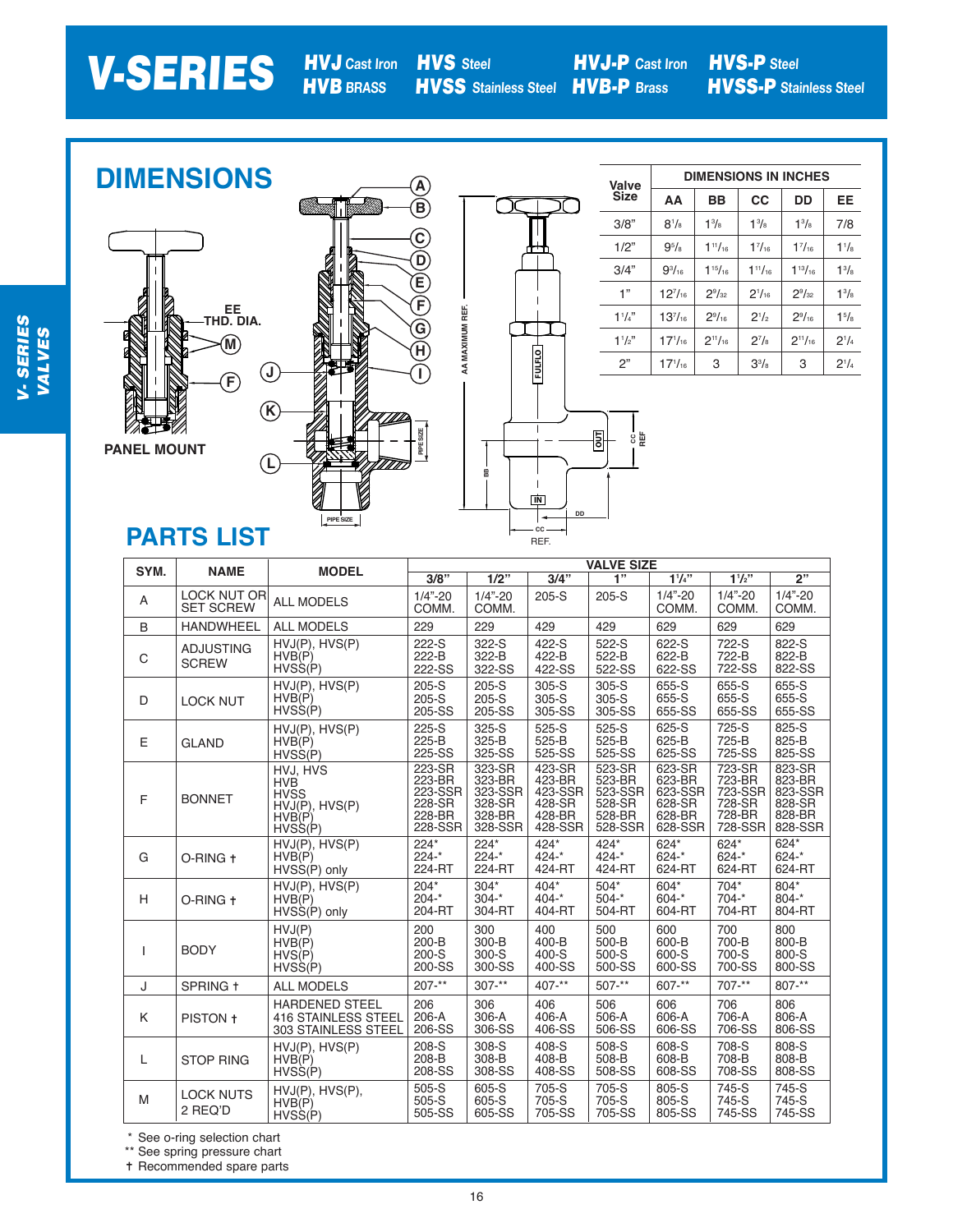#### V-SERIES HVJF **Cast Iron** HVBF **Brass** HVSF **Steel** HVSSF **Stainless Steel** HVBF-P **Brass** HVJF-P **Cast Iron** HVSF-P **Steel** HVSSF-P **Stainless Steel**

#### **DIMENSIONS DIMENSIONS IN INCHES A** ØØØ **Valve B BB EE AA Size** li **C** 1"  $13^{11}/16$ mm  $3^{1/2}$ 1 3 /8 **D**  $14^{11}/16$  $1\frac{1}{4}$  $3^{3}/_{4}$  $1<sup>5</sup>/<sub>8</sub>$ **E** AA MAXIMUM REF. 18<sup>7</sup> /16  $4^{1}/_{16}$  $2^1/4$  $1\frac{1}{2}$ " AA MAXIMUM REF. **F** 2"  $18^{5}/s$  $4\frac{9}{16}$  $2^1/4$ **EE THD. DIA.** ┬ **G Note:** Dimensions reflect 150# and 300# only **M FULFLO H I**  $22^{1/2}$ **FJ** 45  $\widetilde{\mathcal{K}}$ **回**  $22^{1/2}$ **L PANEL MOUNT** BB **IN**

BB

1 B

77/.

**PARTS LIST**

| SYM. | <b>NAME</b>                            | <b>MODEL</b>                                                                                             |                                                            | <b>DIMENSIONS IN INCHES</b>                                |                                                            |                                                            |  |  |  |  |  |  |
|------|----------------------------------------|----------------------------------------------------------------------------------------------------------|------------------------------------------------------------|------------------------------------------------------------|------------------------------------------------------------|------------------------------------------------------------|--|--|--|--|--|--|
|      |                                        |                                                                                                          | $\overline{1}$                                             | 11/4"                                                      | $11/2$ "                                                   | 2"                                                         |  |  |  |  |  |  |
| A    | <b>LOCK NUT OR</b><br><b>SET SCREW</b> | <b>ALL MODELS</b>                                                                                        | $205-S$                                                    | $1/4" - 20$<br>COMM.                                       | $1/4" - 20$<br>COMM.                                       | $1/4" - 20$<br>COMM.                                       |  |  |  |  |  |  |
| B    | <b>HANDWHEEL</b>                       | <b>ALL MODELS</b>                                                                                        | 429                                                        | 629                                                        | 629                                                        | 629                                                        |  |  |  |  |  |  |
| C    | <b>ADJUSTING</b><br><b>SCREW</b>       | HVJF(P) HVSF(P)<br>HVBF(P)<br>HVSSE(P)                                                                   | 522-S<br>522-B<br>522-SS                                   | 622-S<br>622-B<br>622-SS                                   | 722-S<br>722-B<br>722-SS                                   | 822-S<br>822-B<br>822-SS                                   |  |  |  |  |  |  |
| D    | <b>LOCK NUT</b>                        | HVJF(P), HVSF(P)<br>HVBF(P)<br>HVSSF(P) only                                                             | $305-S$<br>$305-S$<br>305-SS                               | 655-S<br>655-S<br>655-SS                                   | 655-S<br>655-S<br>655-SS                                   | 655-S<br>655-S<br>655-SS                                   |  |  |  |  |  |  |
| E    | <b>GLAND</b>                           | HVJF(P), HVSF(P)<br>HVBF(P)<br>HVSSF(P)                                                                  | $525-S$<br>525-B<br>525-SS                                 | 625-S<br>625-B<br>625-SS                                   | 725-S<br>725-B<br>725-SS                                   | 825-S<br>825-B<br>825-SS                                   |  |  |  |  |  |  |
| F    | <b>BONNET</b>                          | <b>HVJF. HVSF</b><br><b>HVBF</b><br><b>HVSSF</b><br>HVJF(P)<br>$HVBF(P)$ , $HVSF(P)$<br>$HVSSE(\hat{P})$ | 523-SR<br>523-BR<br>523-SSR<br>528-SR<br>528-BR<br>528-SSR | 623-SR<br>623-BR<br>623-SSR<br>628-SR<br>628-BR<br>628-SSR | 723-SR<br>723-BR<br>723-SSR<br>728-SR<br>728-BR<br>728-SSR | 823-SR<br>823-BR<br>823-SSR<br>828-SR<br>828-BR<br>828-SSR |  |  |  |  |  |  |
| G    | O-RING +                               | HVJF(P), HVSF(P)<br>HVBF(P)<br>HVSSF(P) only                                                             | 424*<br>$424 -$ *<br>424-RT                                | $624*$<br>$624 -$ *<br>624-RT                              | $624*$<br>$624 -$ *<br>624-RT                              | 624*<br>$624 - *$<br>624-RT                                |  |  |  |  |  |  |
| H    | O-RING +                               | HVJF(P), HVSF(P)<br>HVBF(P)<br>HVSSF(P) only                                                             | $504*$<br>$504 -$ *<br>504-RT                              | $604*$<br>$604 -$ *<br>604-RT                              | $704*$<br>$704 -$ *<br>704-RT                              | 804*<br>$804 -$ *<br>804-RT                                |  |  |  |  |  |  |
| ı    | <b>BODY</b>                            | HVJF(P)<br>HVBF(P)<br>HVSF(P)<br>HVSSF(P)                                                                | 500-F<br>500-BF<br>500-SF<br>500-SSF                       | 600-F<br>600-BF<br>600-SF<br>600-SSF                       | 700-F<br>700-BF<br>700-SF<br>700-SSF                       | 800-F<br>800-BF<br>800-SF<br>800-SSF                       |  |  |  |  |  |  |
| J    | SPRING +                               | <b>ALL MODELS</b>                                                                                        | $507 -$ **                                                 | $607 -$ **                                                 | $707 -$ **                                                 | $807 -$ **                                                 |  |  |  |  |  |  |
| K    | PISTON +                               | <b>HARDENED STEEL</b><br><b>416 STAINLESS STEEL</b><br>303 STAINLESS STEEL                               | 506<br>506-A<br>506-SS                                     | 606<br>606-A<br>606-SS                                     | 706<br>706-A<br>706-SS                                     | 806<br>806-A<br>806-SS                                     |  |  |  |  |  |  |
| L    | <b>STOP RING</b>                       | HVJF(P), HVSF(P)<br>HVBF(P)<br>HVSSE(P)                                                                  | 508-S<br>508-B<br>508-SS                                   | 608-S<br>608-B<br>608-SS                                   | 708-S<br>708-B<br>708-SS                                   | 808-S<br>808-B<br>808-SS                                   |  |  |  |  |  |  |
| M    | <b>LOCK NUTS</b><br>2 REQ'D            | HVJF(P), HVSF(P),<br>HVBF(P)<br>HVSSF(P)                                                                 | 705-S<br>705-S<br>705-SS                                   | 805-S<br>805-S<br>805-SS                                   | 745-S<br>745-S<br>745-SS                                   | 745-S<br>745-S<br>745-SS                                   |  |  |  |  |  |  |

\* See o-ring selection chart

\*\* See spring pressure chart t Recommended spare parts **FOR 2" VALVE ONLY**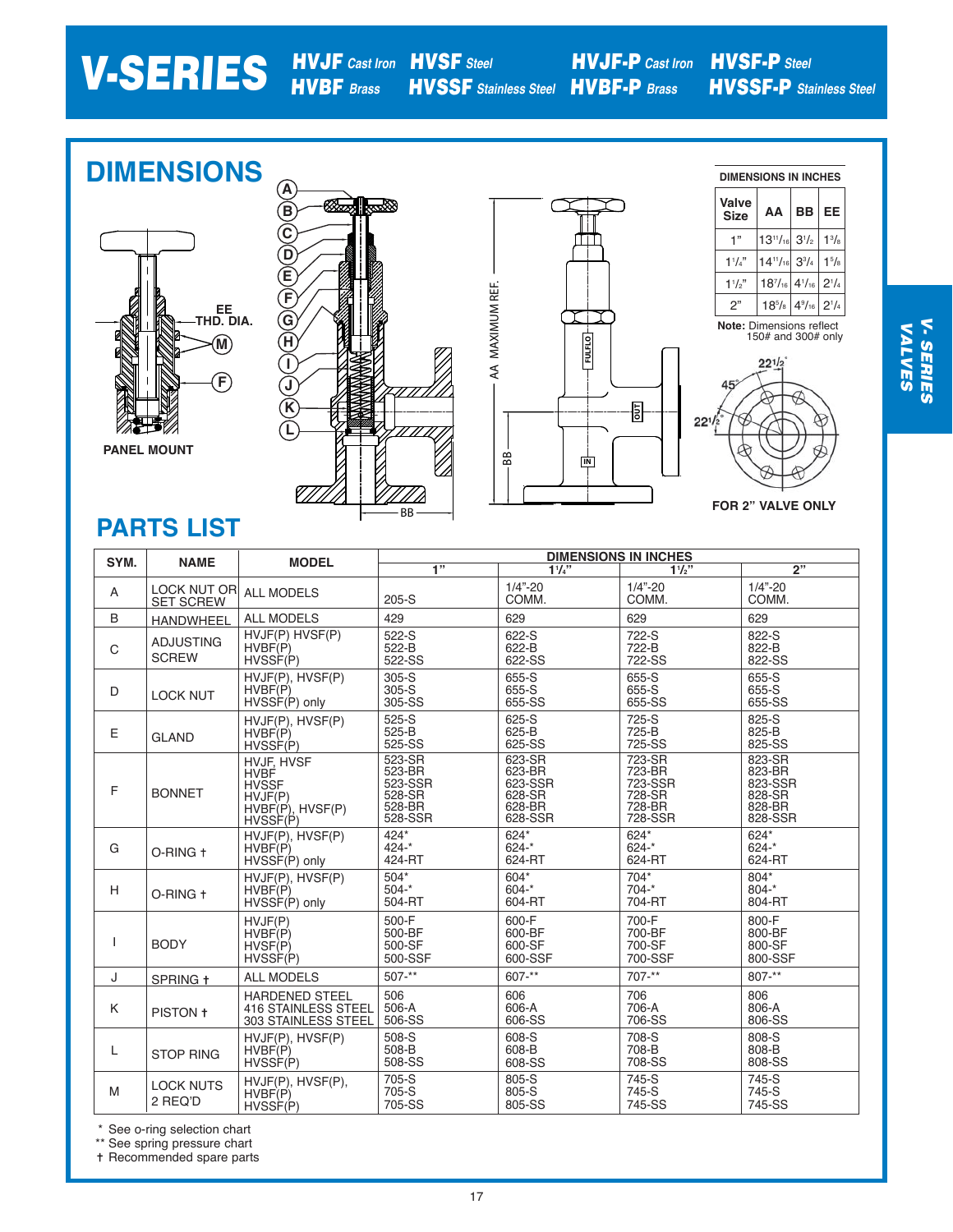# V-SERIES PERFORMANCE CHARTS

**All valve tests 110˚F. to 120˚F. Oil Viscosity 150 S.S.U. at 100˚F. (Charts good from 30 to 500 S.S.U.)**



V- SERIES<br>VALVES VALVES

18